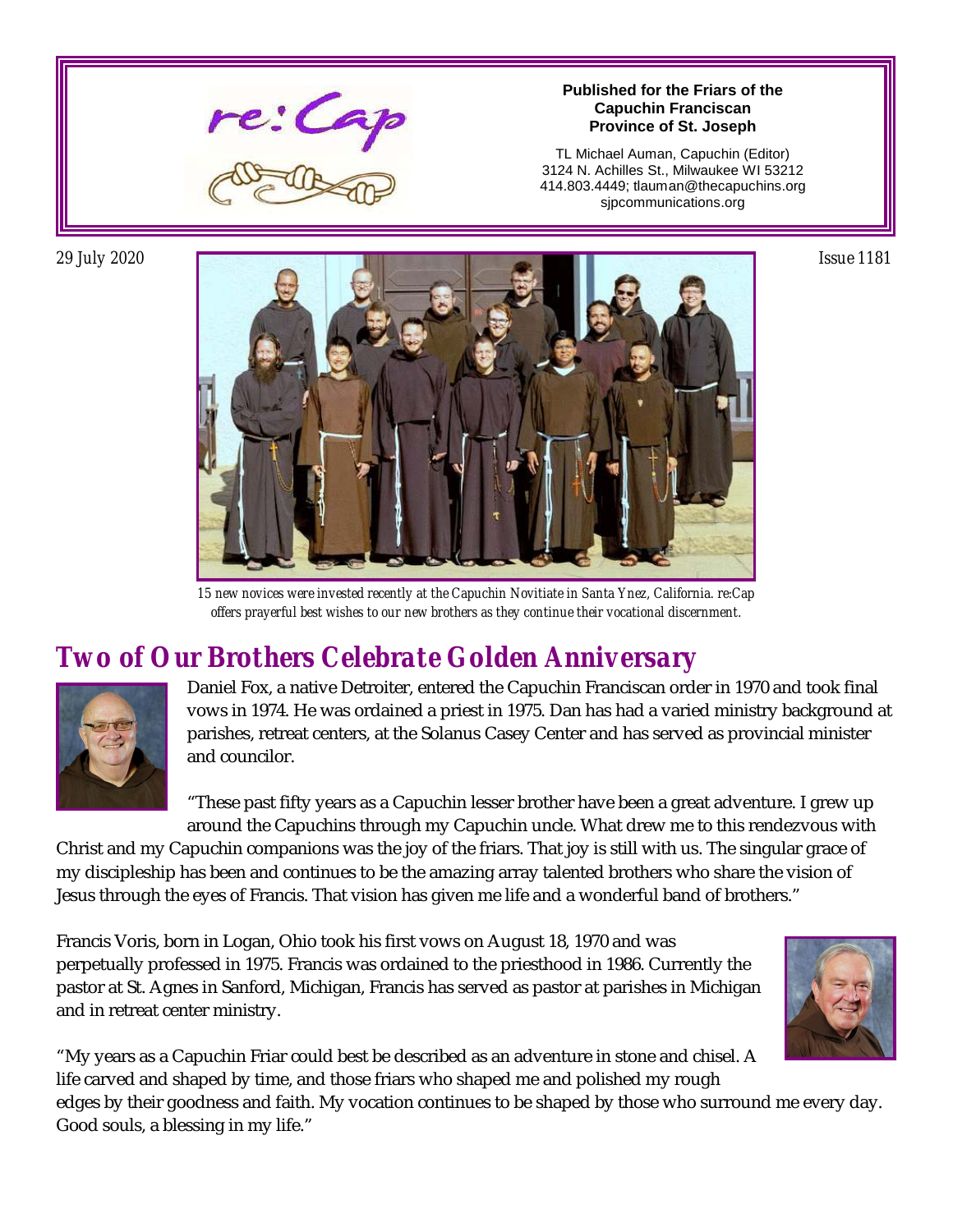## *Two Brothers Invested; Four Become Postulants*



Recently two of our brothers were invested with the Capuchin habit in a ceremony at Santa Ynez, California where John Celichowski assumed the position of novice director. Pictured here (L-R) is Anthony Yousef, John Celichowski and Shebin Philip. Since then, four men were received into postulancy at a ceremony held at St. Benedict the Moor Church in Milwaukee.











Jaico George and Francisco Cux are members of the St. Joseph Province. Gabriel Conlon is from the St. Mary Province, and Francisco Chavez is from the Stigmata Province.

Social distancing has become ubiquitous nationally. Sometime in the future, photos like this one (right) of the postulancy reception at St. Ben's will become iconic!



### *"Virtual Walk" for the Hungry*





The pandemic didn't allow for the traditional "Walk/Run for the Hungry" event normally held every summer. But members of the St. Lawrence Community in Mt. Calvary did a virtual walk in support of the St. Ben's ministries in Milwaukee. Kudos for their support!

#### *Governor Appoints Provincial Affiliate to Mortuary Science Board*

Michigan Governor Whitmer recently appointed our affiliate, Brian Joseph, to the state Board of Examiners in Mortuary Science. Brian of Grosse Pointe Woods is the owner and chairman of Chas Verheyden Funeral Homes Inc. and is a graduate of Wayne State University's Mortuary Science program. He is appointed to represent funeral professionals beginning July 10, 2020 and ending June 30, 2024. *re:Cap* offers prayerful congratulations to our brother Brian!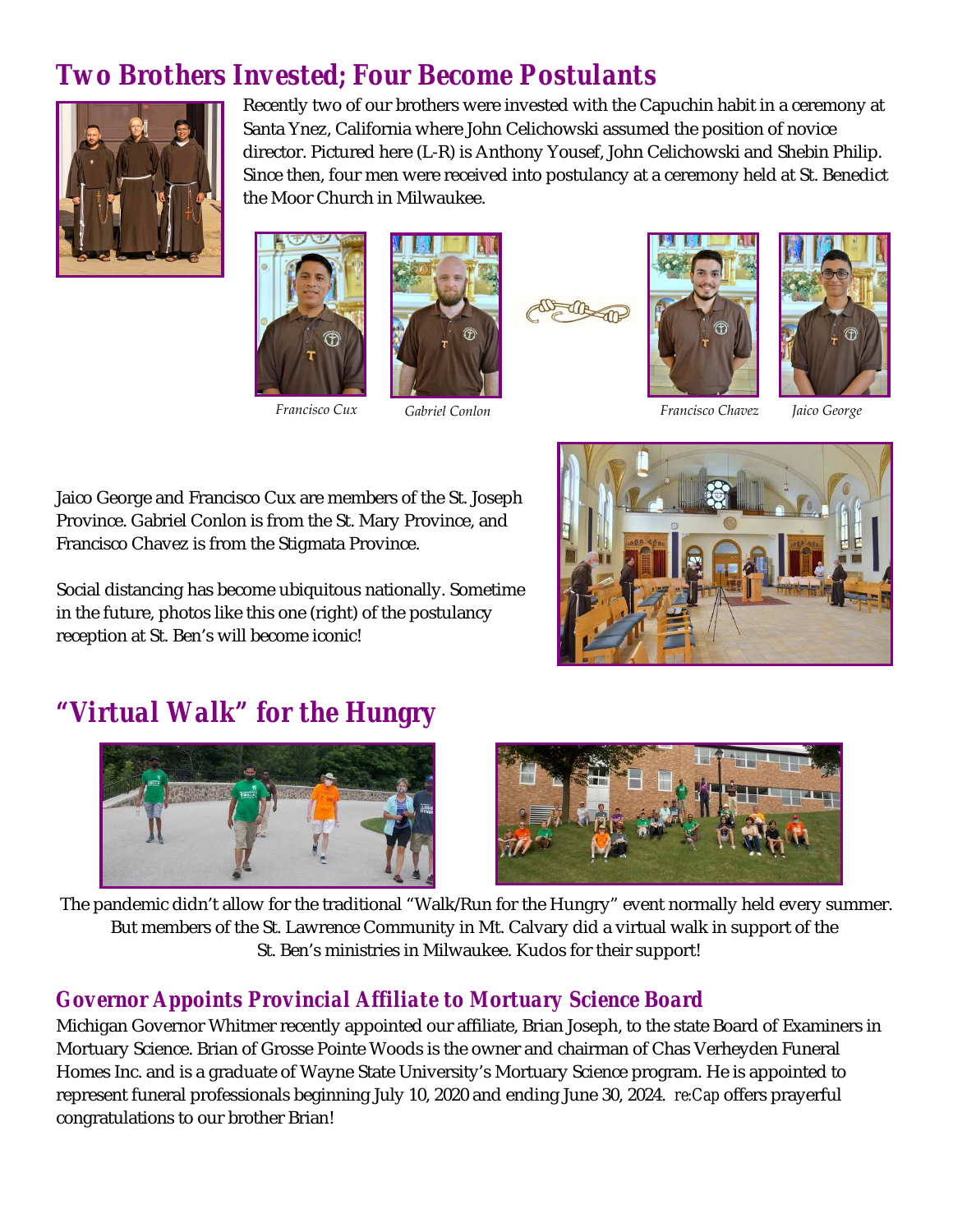# *Online Sexual Exploitation of Children Increased During Pandemic*



Advocates for children, including Catholic sisters representing their congregations at the United Nations, are worried that the COVID-19 pandemic and subsequent lockdowns may be contributing to an uptick in the sexual exploitation of children online and in social media.

Online sexual exploitation of children is "a crime of opportunity," the Washington-based International Justice Mission said in statement discussed during a July 15 online forum sponsored by the Maryknoll Sisters.

"With increased access to children who are locked down in their homes, and with sex offenders offering easy money, criminals sexually abusing children continue to do it," the group said.

"COVID-19 lockdowns [have] created a perfect storm for the increase in online sexual abuse of children. Quarantined online child sex offenders are spending more time online and vulnerable children are also confined at home, often with their traffickers."

Marvie Misolas, representative of the Maryknoll Office for Global Concerns at the U.N., said as the panelists on the forum "gathered here, discussing children's abuse on the internet, we [can] be sure that hundreds of children are still being victimized online. In the ongoing period of pandemic, national governments have directed education programs to shift to online learning for health safety.

"As more children will be exposed through the internet, we need to protect them from the danger of being abused."

Potential courses of action include shareholders pressuring technology companies to begin to take the issue seriously, said panelist Cathy Rowan, an investment advocate for the Maryknoll Sisters. Another panelist, Jacqueline Beauchere, digital safety advocate for Microsoft, said exploitation conducted on legitimate platforms has the attention of the tech industry and that companies like hers are committed to finding a solution.

Winifred Doherty, the U.N. representative of the Congregation of Our Lady of Charity of the Good Shepherd moderated the July 15 event. In a follow-up interview with GSR, she noted that the issue of online sexual exploitation of children touches on several of the sustainable development goals, including No. 1 (ending poverty) and No. 16, which includes a call for ending violence against children.

Doherty, known in U.N. circles for her passionate advocacy for women and children, said the work of ending sexual exploitation of children has to be seen in the wider context of ending exploitation of any kind for economic gain. "All such exploitation is wrong," she said.

*The above was excerpted from an article by Chris Herlinger in the National Catholic Reporter (20 July 2020)*

Friars are reminded to review the province's policy regarding social media. You can review that document here: https://www.sjpcommunications.org/images/uploads/documents/POSJ\_Social\_Media\_Policy\_updated\_2020\_%281%29.pdf